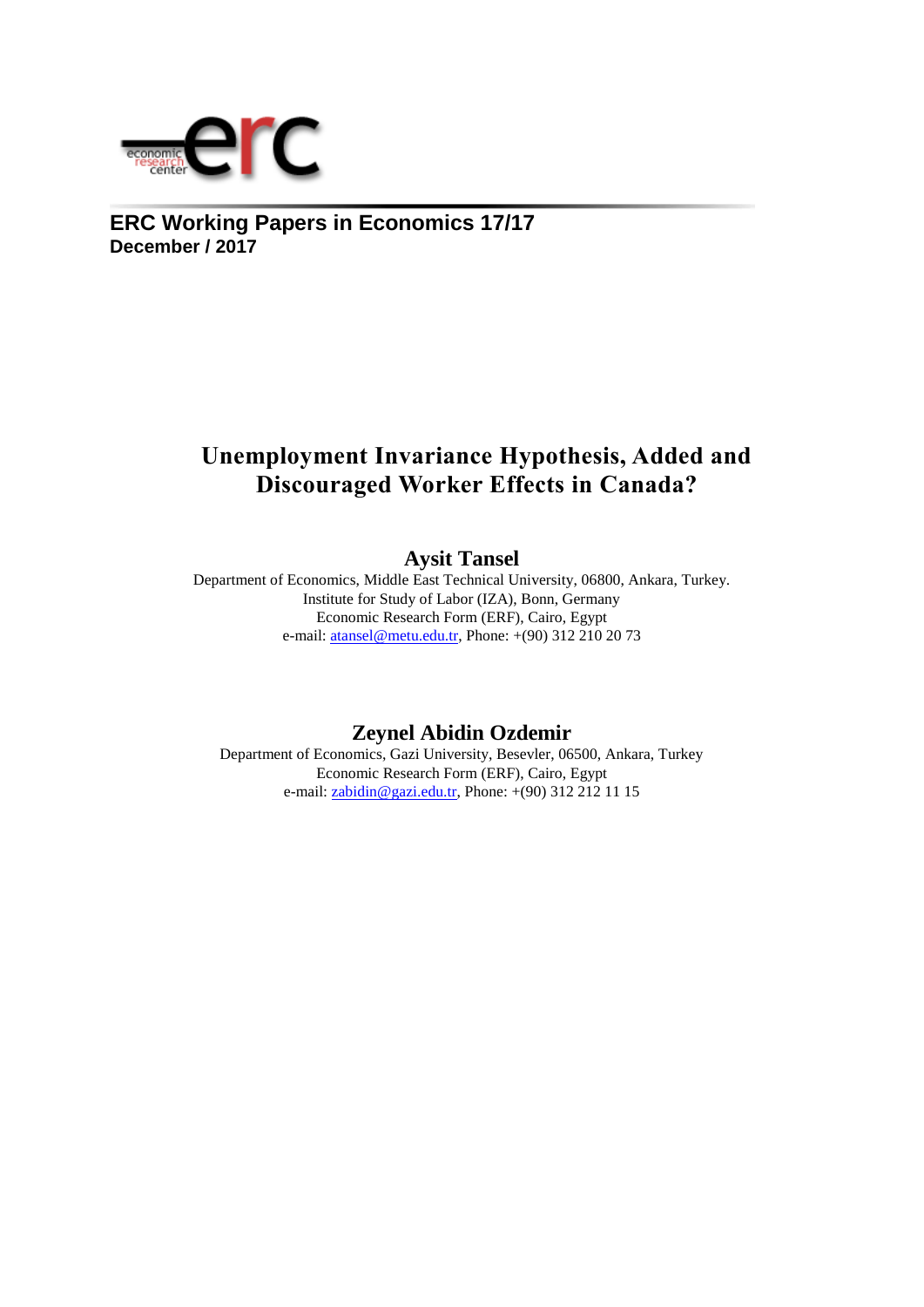# **Unemployment Invariance Hypothesis, Added and Discouraged Worker Effects in Canada?**

## **Aysit Tansel**

Department of Economics, Middle East Technical University, 06800, Ankara, Turkey. Institute for Study of Labor (IZA), Bonn, Germany Economic Research Form (ERF), Cairo, Egypt e-mail: [atansel@metu.edu.tr,](mailto:atansel@metu.edu.tr) Phone: +(90) 312 210 20 73

#### **Zeynel Abidin Ozdemir**

Department of Economics, Gazi University, Besevler, 06500, Ankara, Turkey Economic Research Form (ERF), Cairo, Egypt e-mail: [zabidin@gazi.edu.tr,](mailto:zabidin@gazi.edu.tr) Phone:  $+(90)$  312 212 11 15

December 23, 2017

## **Abstract**

This article explores the long-run relationship between unemployment rate and labor force participation rate for men and women in Canada. The co-integration analysis vindicates the existence of a long-run relationship between these two variables. This finding leads us to doubt the pertinence of the unemployment invariance hypothesis for Canada. This is consistent with the empirical studies for Japan, Sweden and the United States, but contradicts the empirical studies for Australia, Romania and Turkey. Further, we find discouraged worker effect for women and added worker effect for men and we elaborate on the possible explanations for this seemingly contradictory finding.

KEYWORDS: Unemployment Invariance; Unemployment; Labor Force Participation; Discouraged Worker Effect; Added Worker Effect; Co-integration; Canada JEL CLASSIFICATION: E24; J21; J64;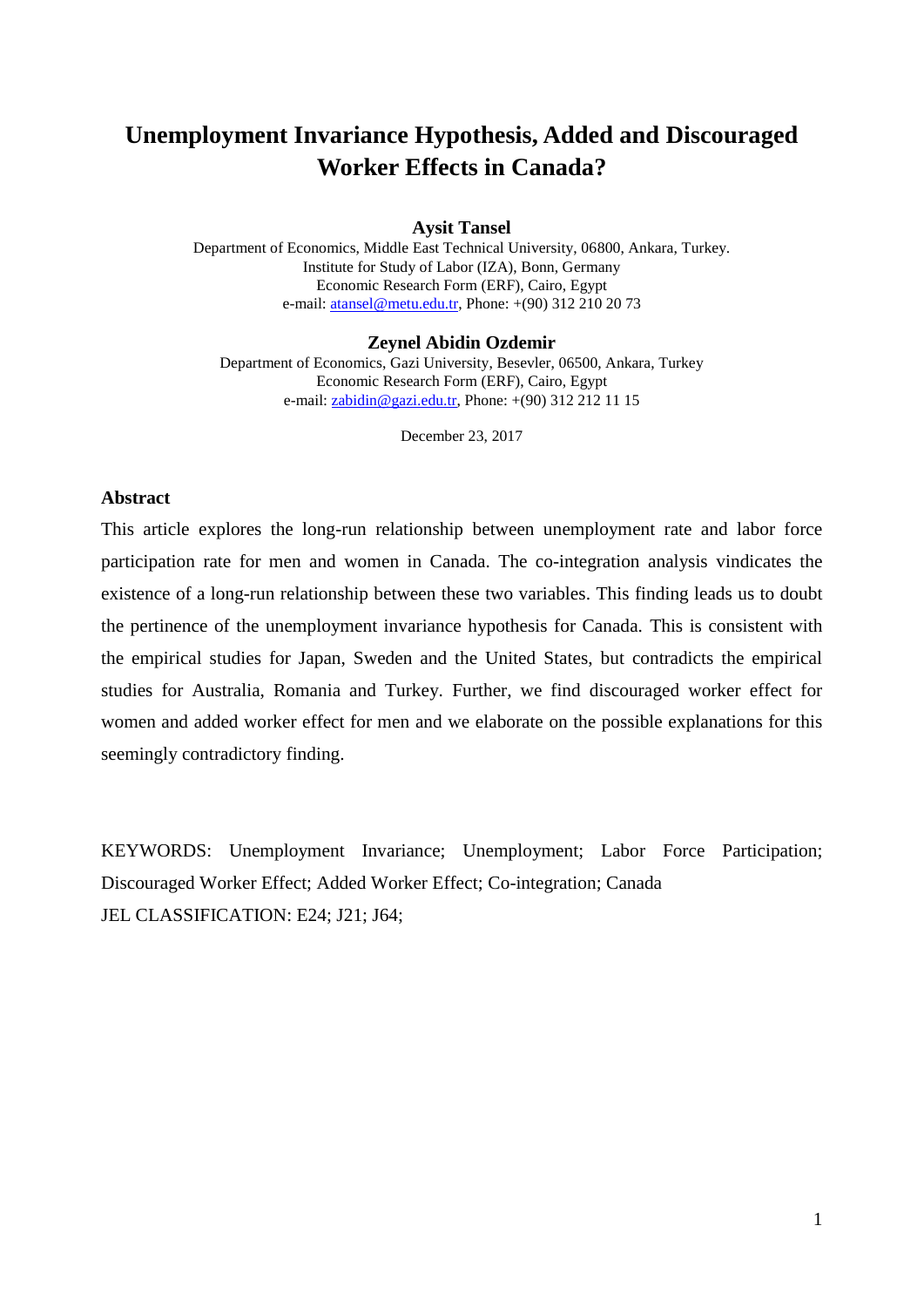# **I. Introduction**

This article explores the long-run relationship between unemployment rate and labor force participation rate in Canada by gender. The nature of this relationship has wide implications for the labor market policy, macroeconomic policy as well as macroeconomic theory and modeling in applications. The informational value of the unemployment rate as an indicator of labor market conditions may not be reliable if there are changes in the labor force participation rate over the business cycle. Further, unemployment invariance hypothesis suggests that the labor market adjustments ensure that the long-run unemployment rate is independent of the labor force, capital stock and total factor productivity. The effect of the changes in these factors can be offset by the labor market adjustments via changes in labor demand, labor supply and wage setting. For instance, an increase in productivity due to technological progress shifts the labor demand curve to the right. According to the unemployment invariance hypothesis the wage setting curve shifts inward by the same amount leaving long-run unemployment unchanged with higher wages. Similar adjustments take place when capital stock increases. However, when there is an increase in the size of the labor force, labor supply shifts to the right. According to the unemployment invariance hypothesis the wage setting curve shifts to the right by the same amount leaving long-run unemployment unchanged with lower wages.

The validity of unemployment invariance hypothesis is a debatable topic among the macroeconomists. For the United Kingdom, Layard et al. (1991) support it while Karanassou and Snower (2004) reject it. Fitoussi et al. (2000) show that long-run unemployment rate is independent of the labor force participation, capital stock and productivity "but only in trendless combinations" in several OECD countries. Österholm (2010) for Sweden, Emerson (2011) for the United States, Kakinaka and Miyamoto (2012) (for males only) and Liu (2014) (from a regional perspective) for Japan do not find support for unemployment invariance hypothesis. Conversely, Otoiu and Titan (2015) for Romania, Tansel et al. (2016) for Turkey and Van (2016) for Australia find support for the unemployment invariance hypothesis. We ask the following questions. Does unemployment invariance hypothesis hold for Canada? Is this result similar to that observed in other countries? Do changes in unemployment rates set-off addedworker or discouraged-worker effects? Our main results indicate the following. We do not find support for the unemployment invariance hypothesis in Canada. It is consistent across men and women. This implies that long-run unemployment rate is not independent of the labor force in Canda. We further find added-worker effect for men and discouraged-worker effect for women.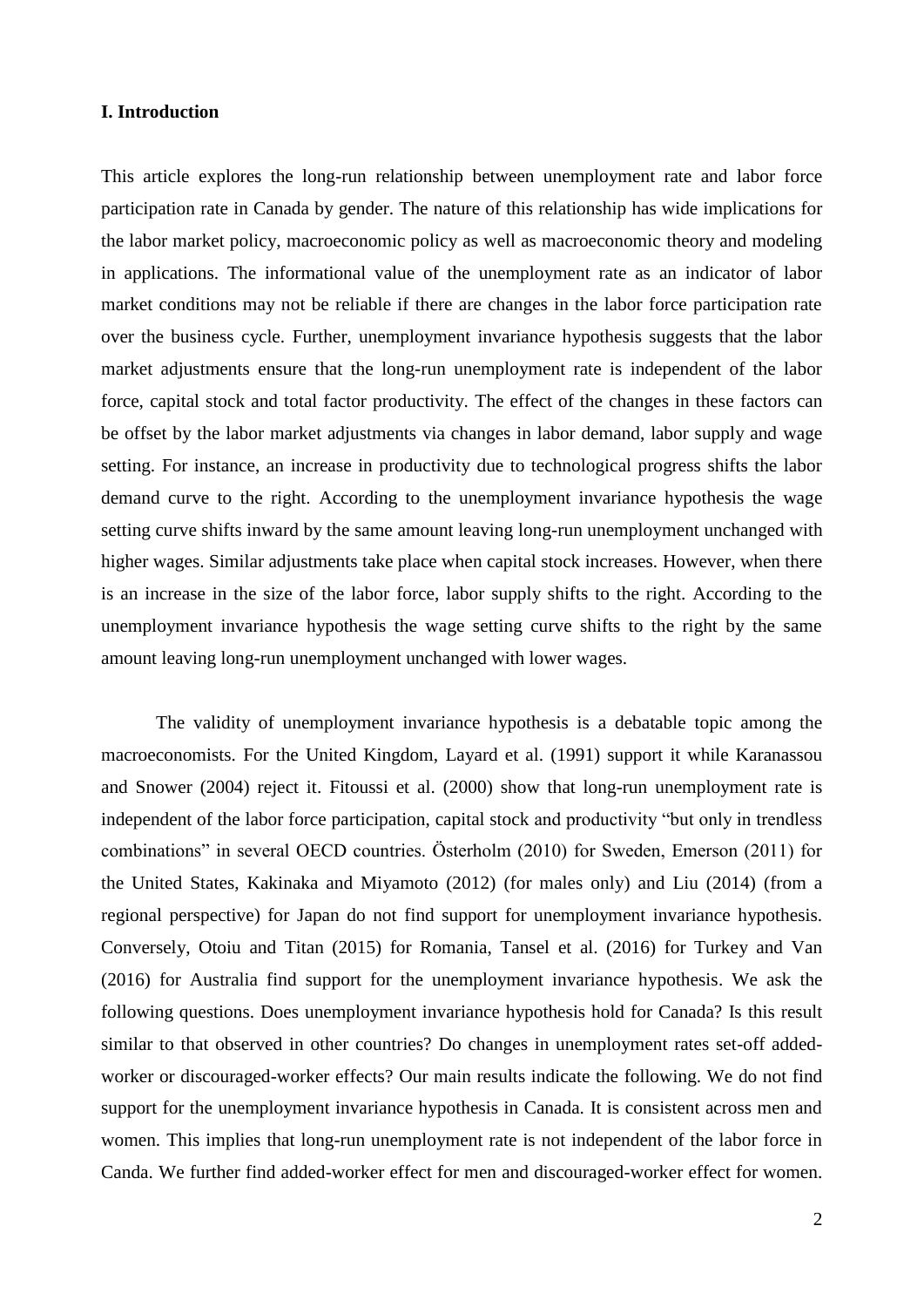We elaborate on possible explanations for this seemingly contradictory observation. High labor force participation of women and generous unemployment insurance arrangements are possible reasons for our failure to find added-worker effect for women.

### **2. Methodology**

In order to examine the existence of a long-run relationship between unemployment and labor force participation rates we apply the vector error correction (VEC) model to these variables. It is a restricted vector auto-regression (VAR) model which can be written as follows.

$$
y_t = \alpha + \sum_{i=1}^k A_i y_{t-i} + \varepsilon_t
$$
\n(1)

where  $y_t$  is an *n*-vector of variables to be examined.  $\varepsilon_t$  is independent, identically distributed random disturbance term. Equation (1) can be rewritten as:

$$
\Delta y_t = \alpha + \pi y_{t-1} + \sum_{t=1}^{k-1} r_t \Delta y_{t-i} + \varepsilon_t
$$
 (2)

where  $\pi = \sum_{i=1}^{k} A_i$  –  $\pi = \sum_{i=1}^k A_i - I$  and  $r_i = -\sum_{i=i+1}^k a_i$  $r_i = -\sum_{j=i+1}^{k} A_j \cdot \pi$  has a rank  $r$  (0≤  $r < n$ ) where *r* is the number of cointegrating vectors. We have  $\pi = \alpha \beta'$  and  $\beta' y_t$  is stationary.  $\beta$  is the *nxr* matrix of rank *r* elements of which are the co-integrating parameters.  $\alpha$  is the *rxn* matrix of rank *r* the elements of which are adjustment parameters (error-correction terms).

## **3. Data**

We use monthly data on the unemployment rate (UN) and the labor force participation rate (LFPR) for the period January 1976 through December 2015. Given that there are differences in the unemployment rates and participation rates of men and women we perform separate analysis for them. The time series plot of the data are presented in Figure 1. We observe enormous increases in the female LFPR over the past half a century while male LFPR exhibits a decline over the same period. The unemployment rates exhibit cyclical variations. In this respect, we observe a similar pattern for the female and male unemployment rates.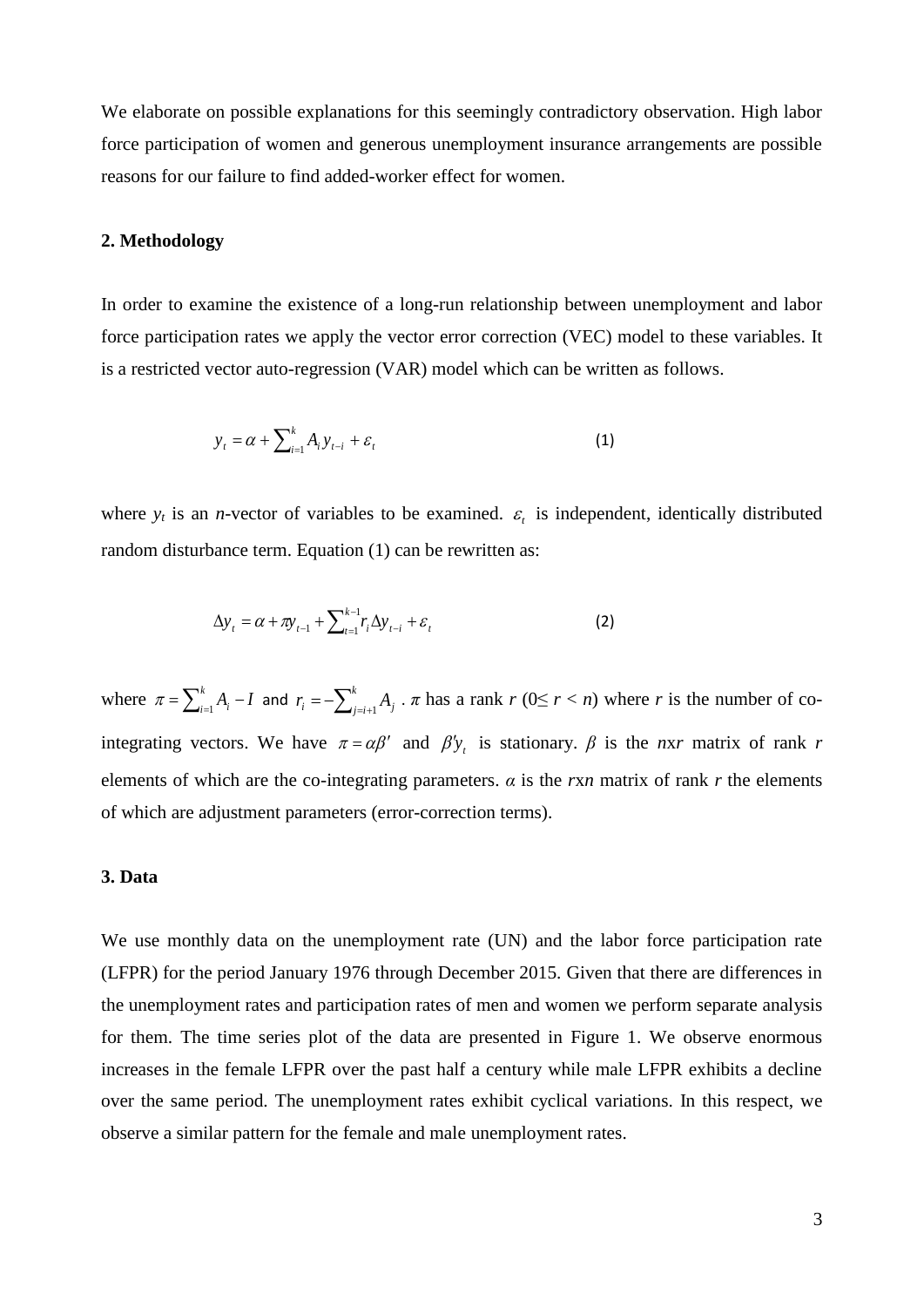



# **4. Empirical Analysis**

We first investigate the time series properties of the unemployment rate and the participation rate series. We use Augmented Dickey-Fuller (ADF) unit root test with Generalized Least Square (GLS) detrending due to Elliot, Rothenberg and Stock (1996) as well as the KPSS test of Kwiatkowski, Phillips, Schmidt and Shin (1992). ADF-GLS tests indicate that the null hypothesis of non-stationarity cannot be rejected at 5 percent level of significance for all the series. The KPSS test results suggest that the null hypothesis of stationarity is rejected for all of the series at 5 percent level. These results indicate that all of the series are non-stationary i.e. have unit roots.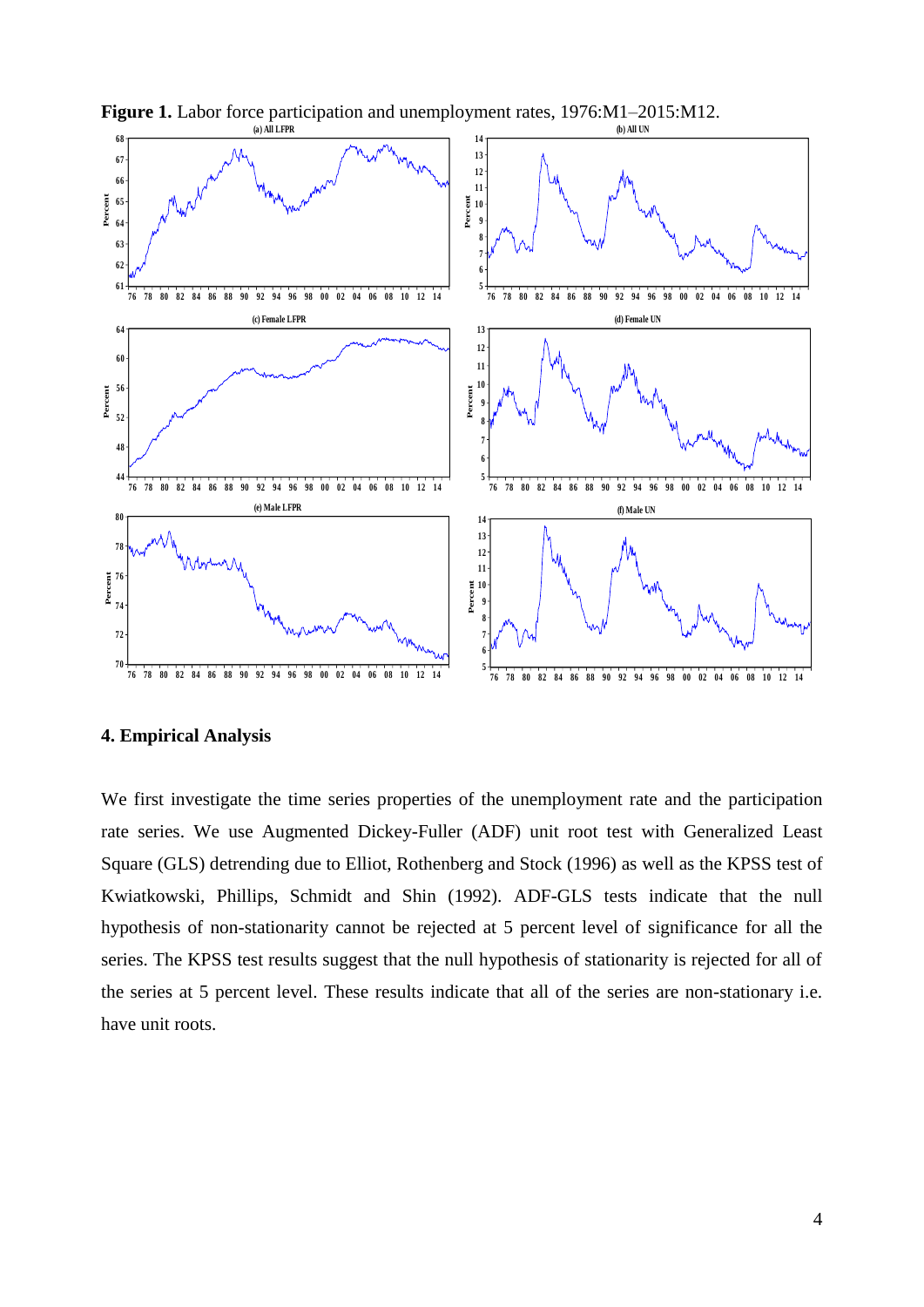|             | All         |            | Men         |            | Women             |            |  |
|-------------|-------------|------------|-------------|------------|-------------------|------------|--|
|             | <b>LFPR</b> | UN         | <b>LFPR</b> | UN         | LFPR <sup>1</sup> | UN         |  |
| ADF-GLS     | 0.41(1)     | $-1.73(3)$ | 1.32(1)     | $-1.59(3)$ | 1.65(5)           | $-1.16(3)$ |  |
| <b>KPSS</b> | $1.37*$     | $0.89*$    | $2.48*$     | $0.68*$    | $2.38*$           | $1.74*$    |  |

**Table 1.** Univariate unit-root tests, Canada, 1976:M1–2015:M12.

Notes: \* indicates significance at the 5 percent level. The lag lengths (given in parentheses) are established using the Schwarz Information Criteria. ADF-GLS and KPSS tests both allow for a constant and both are one-sided tests of the relevant null hypothesis.

Next step is to test if there is a long-run relationship between UN and LFPR within a cointegration framework. Johansen's methodology (1988; 1991) provide two complementary cointegration test statistics. They are the trace and the maximum-eigenvalue tests which are reported in Table 2.

**Table 2.** Multivariate Co-integration tests, Canada, 1976:M1–2015:M12.

|                   | All        |            | Males      |            | Females             |                     |
|-------------------|------------|------------|------------|------------|---------------------|---------------------|
| <b>Hypothesis</b> | Trace      | Maximum-   | Trace      | Maximum-   | Trace               | Maximum-            |
|                   | statistics | eigenvalue | statistics | eigenvalue | <b>Statistics</b>   | eigenvalue          |
| $r = 0$           | $20.431*$  | $15.541*$  | $26.393*$  | $26.205*$  | 38.139 <sup>*</sup> | 33.679 <sup>*</sup> |
| $r \leq 1$        | 4.889      | 4.889      | 0.187      | 0.187      | 4.460               | 4.460               |

Notes: Lag lengths in the VAR (in levels) are selected using the Akaike's Information Criteria (AIC).

\* indicates significance at 5 percent level or better.

Both the trace and the maximum-eigenvalue tests indicate that the null hypothesis of noco-integration is rejected at 5 percent level or better and there is one and only one co-integrating vector in all cases considered. These results are robust since the two co-integration tests are in agreement as it is suggested by Hjalmarsson and Österholm (2010). Thus, there is a long-run relationship between the unemployment and labor force participation rates. Hjalmarsson and Österholm further warn that the trace and the maximum eigenvalue tests have size distortions when the series have near unit roots. They suggest further testing of the restrictions,  $\beta = (1 \ 0)'$ and  $\beta = (0\ 1)'$ . If they are both rejected then the co-integration holds. If both of them or either of them cannot be rejected then co-integration does not hold which may be due to a single stationary variable. To allow for the possibility of near unit roots we test the above restrictions with likelihood ratio tests. Table 4 indicates that both of the restrictions are strongly rejected implying that co-integration holds in all cases considered. The co-integrating vectors shown in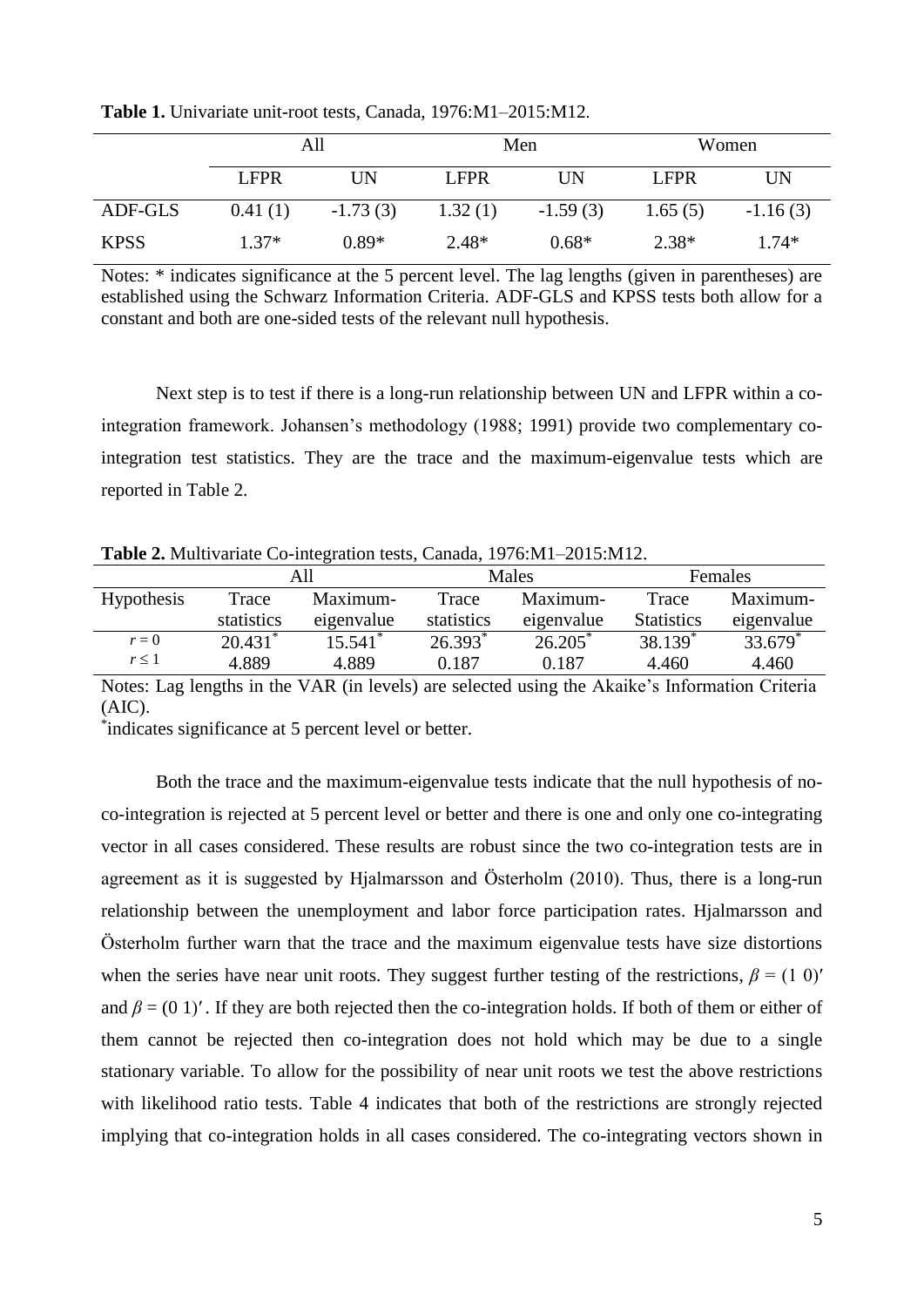| <b>Table 3.</b> Estimated co-integrating vector, 1976:M1-2015:M12. |                  |                     |                  |  |  |
|--------------------------------------------------------------------|------------------|---------------------|------------------|--|--|
|                                                                    | A11              | Male                | Female           |  |  |
| LFPR                                                               | 1.000            | 1.000               | 1.000            |  |  |
| UN                                                                 | 0.616<br>(0.230) | $-3.903$<br>(0.788) | 1.074<br>(0.363) |  |  |

Table 3 suggest the added-worker effect for men and discouraged-worker effect for women. Possible interpretations of this finding are elaborated on in Section 4.1.

Note: Standard errors are reported in parentheses.

\* indicates significance at 5 percent level or better.

Finally we consider the short-run dynamics in the relationship between unemployment rate and the labor force participation rate. We test the following restrictions on the errorcorrection terms  $\alpha = (\alpha_1 \ 0)'$  and  $\alpha = (0 \ \alpha_2)'$  with the likelihood ratio tests. The first restriction suggests that the labor force participation rate does error correct but the unemployment rate does not while the second restriction implies the opposite. As shown in Table 4 both restrictions are strongly rejected in all cases confirming that both the participation and the unemployment rates are weakly exogenous.

|                            | $\cdots$ |            |          |
|----------------------------|----------|------------|----------|
| Restriction                | All      | Male       | Female   |
| $\beta = (1 \ 0)'$         | 4.711    | 24.259     | 4.782    |
|                            | (0.029)  | (0.000001) | (0.028)  |
| $\beta = (0 1)'$           | 10.506   | 3.843      | 27.486   |
|                            | (0.001)  | (0.049)    | (0.000)  |
| $\alpha = (\alpha_1 \ 0)'$ | 7.587    | 25.178     | 12.943   |
|                            | (0.005)  | (0.000001) | (0.0003) |
| $\alpha = (0 \alpha_2)'$   | 9.883    | 7.458      | 27.339   |
|                            | (0.001)  | (0.006)    | (0.000)  |

**Table 4.** Tests of restrictions in co-integrated VAR, Canada, 1976:M1–2015:M12**.**

Notes: The *p*-values of the likelihood ratio tests for the restrictions are reported in the parenthesis.

### **4.1 A Digression on Added and Discouraged Worker Effects**

In order to compensate for the income loss due to a spouse's job loss inactive spouse could become a labor market participant or increase the hours worked. It could be considered as a spousal labor supply as an insurance against unemployment. This is referred to as added-worker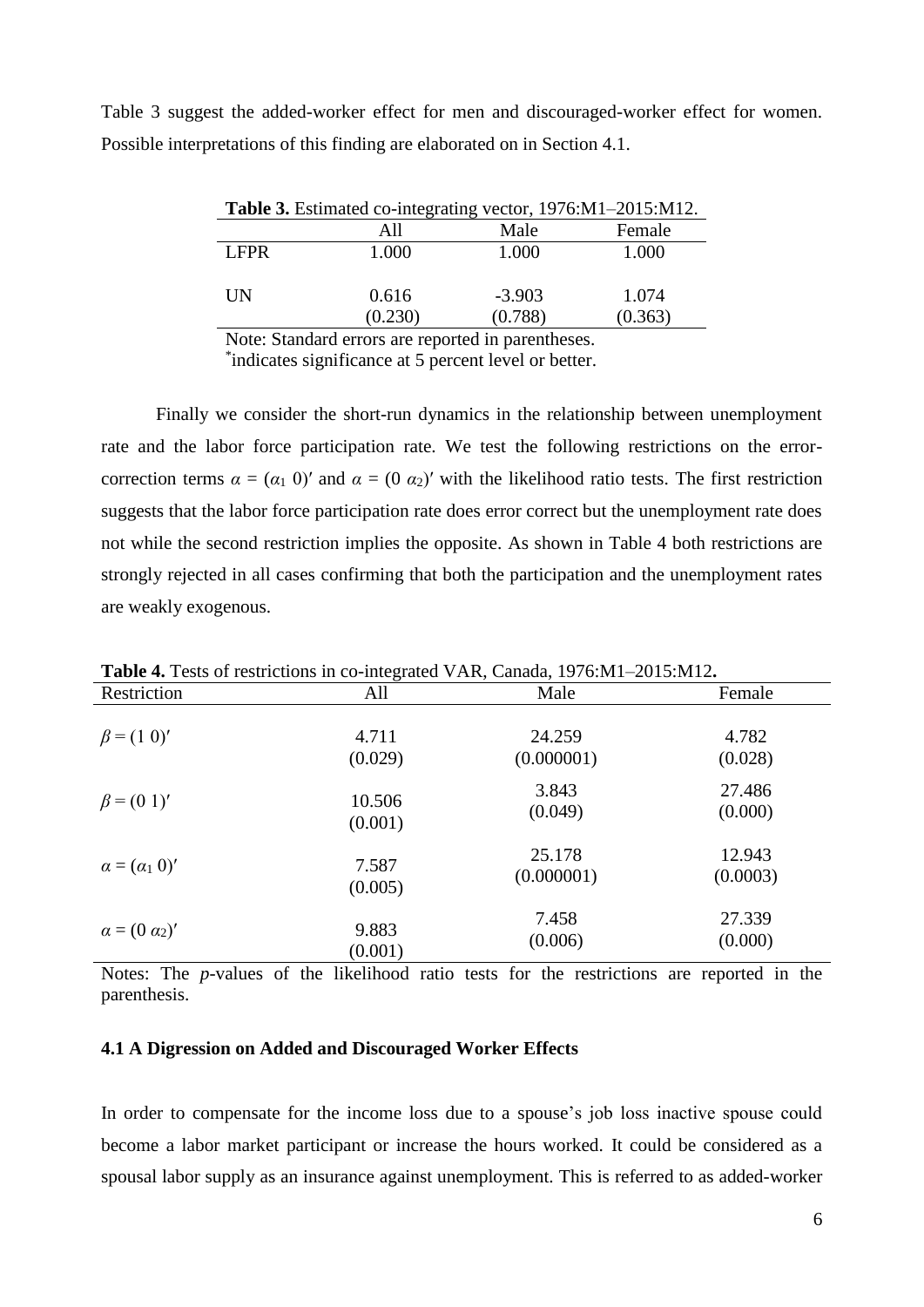effect. Usually, it is empirically investigated as the responsiveness of the wife's labor supply to her husband's job loss. On the other hand, the discouraged-worker effect is defined as the voluntary withdrawal of the individuals from the labor market when unemployment rates are high and they lose their hopes of finding a job. Added-and discouraged worker effects both occur during a recession with opposite effects on the labor force participation. The addedworker effect implies an increase in the labor force participation and the discouraged-worker effect implies a decrease in the labor force participation. The two effects may co-exit as suggested by Mincer (1966) and the stronger effect dominates the other. The theoretical underpinnings of the added-worker effect are espoused by Ashenfelter (1980), Heckman and MaCurdy (1980) and Lundberg (1985). The theoretical effect is well established. However, in the empirical literature there is no consensus on the magnitude and the existence of addedworker effect.

The existence and the magnitude of the added-worker effect depend on labor market institutions, the labor market conditions, welfare institutions, employment uncertainty, liquidity constraints and culture. Added-worker effect may be more existing during recessions (Bryan and Longhi, 2017; Mattingly and Smith, 2010) and may be less existing during economic booms (Spletzer, 1997; Sullivan, 2008). Lundberg (1985), Maloney (1987; 1991) and Spletzer (1987) study the case of the US with the finding of small or non-existing added-worker effect. Benati (2001) finds support for the existence of a significant discouraged-worker effect in the US data. Cullen and Gruber (2000) and Ortigueira and Siassi (2013) suggest that added-worker effect could be crowded out by unemployment benefits. In such cases, public welfare benefits offer an alternative to spouse's entering the labor force. McGinnity (2002) find added-worker effect in West Germany but not in the UK due to the means-tested unemployment benefit system there which may discourage women from entering the labor force or they may leave the labor force. Added-worker effect is mostly found in countries where female labor for participation is relatively low (Prieto-Rodriguez and Rodriguez-Gutierrez, 2000) and the welfare state is weak (Bentolila and Ichino, 2008). Bredtman et al. (2017) find that added-worker effect is strongest in the Mediterranean countries and weakest in the Aglo-Saxon countries. In fact, they find negative added-worker effect in the Anglo-Saxson countries which has means-tested unemployment benefit system. Kell and Wright (1990) also find a negative added-worker effect in the UK due to means-testing unemployment benefit system. Hardoy and Schøne (1014) finds no addedworker effect for the full sample of households in Norway which has a generous welfare state and high participation rate of women.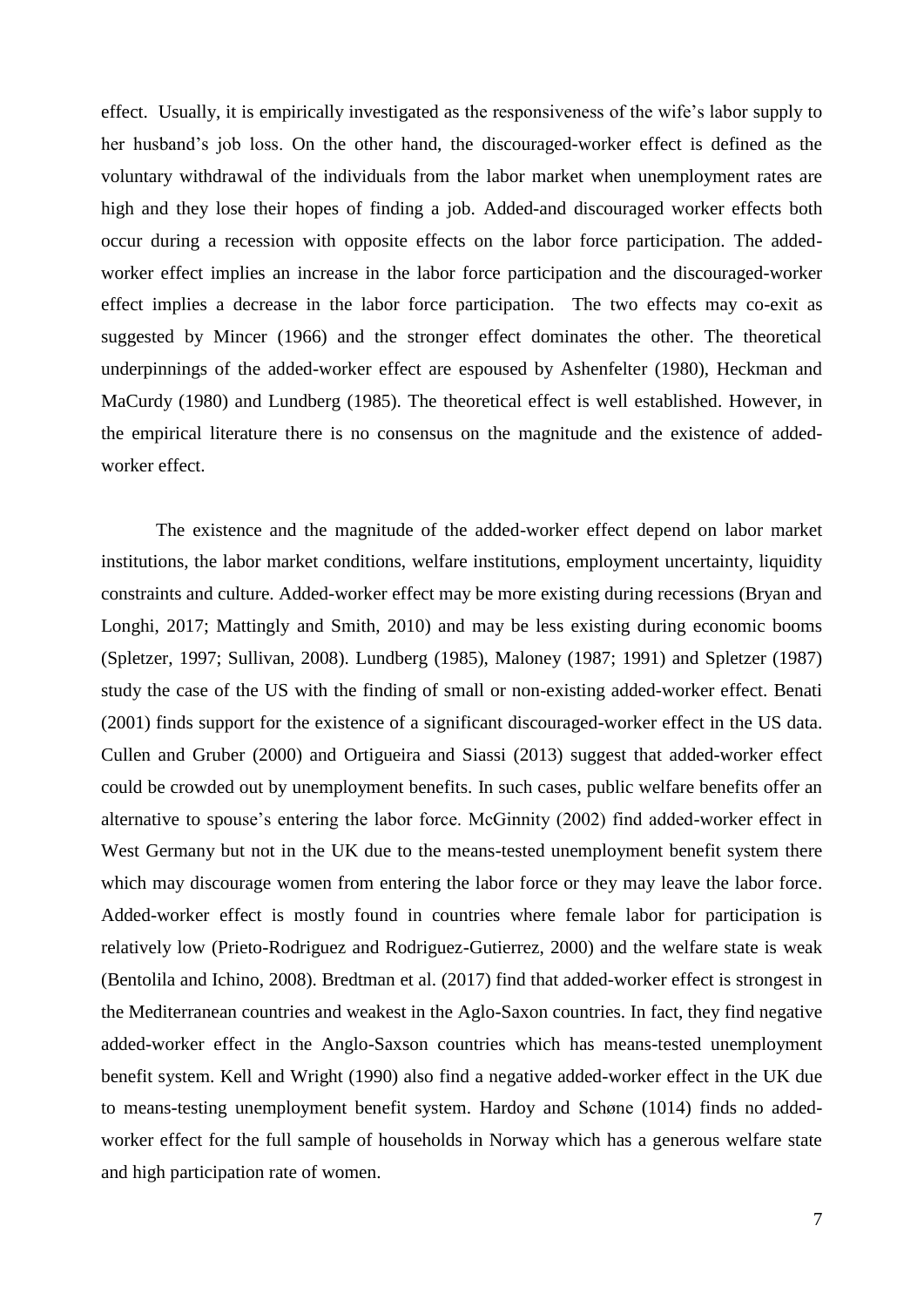There are several studies in Canada on added and discouraged worker effects. The literature on their empirical investigation goes back to the 1960's (Officer and Anderson, 1969). However, there is a revival of interest on this topic recently. Beland-O'Keefe (2004) provides an excellent survey of the literature of the empirical work in Canada. She finds discouraged-worker effect for the two time periods she examines for both men and women in Canada.

In this study we find a significantly negative coefficient estimate for women on the relationship between participation and unemployment rates. This could be due to the dominance of the discouraged-worker effect over the added-worker effect for women or it may also imply a negative added-worker effect due to the generous welfare state as explained above. We cannot distinguish between them in the context of a time series aggregate data. In Canada labor force participation rate is high as it is in most Western countries where married women already participate in the labor market in large numbers and many families are two-earner families. As Figure 1 indicates the labor force participation rate in Canada increased substantially since the 1970's. In 2015, the last year of our sample, it was 61.2 percent. This could be a reason as to why we do not find evidence for the existence of added-worker effect for women. Further, in general, all employees are eligible for unemployment insurance in which benefits are earnings related and the welfare is needs-tested in Canada (OECD, 2015). These imply that generous welfare arrangements in Canada could be crowding out the added-worker effect.

In this study we also find a significantly positive coefficient estimate for men on the relationship between participation and unemployment rates. This implies that the added-worker effect dominates the discouraged worker effect for men. This may be due to the fact that men are more likely to remain in the labor force when they become unemployed. More clearly, they may not exit the labor force due to being discouraged when they fail to find a job since they are in general the primary workers in the families.

# **5. Conclusion**

This paper provides evidence that there is a long-run equilibrium relationship between labor force participation rate and unemployment rate in Canada. This result holds also when gender specific data are used conforming that unemployment invariance hypothesis is not supported in Canada. This implies that long-run unemployment is not independent of the labor force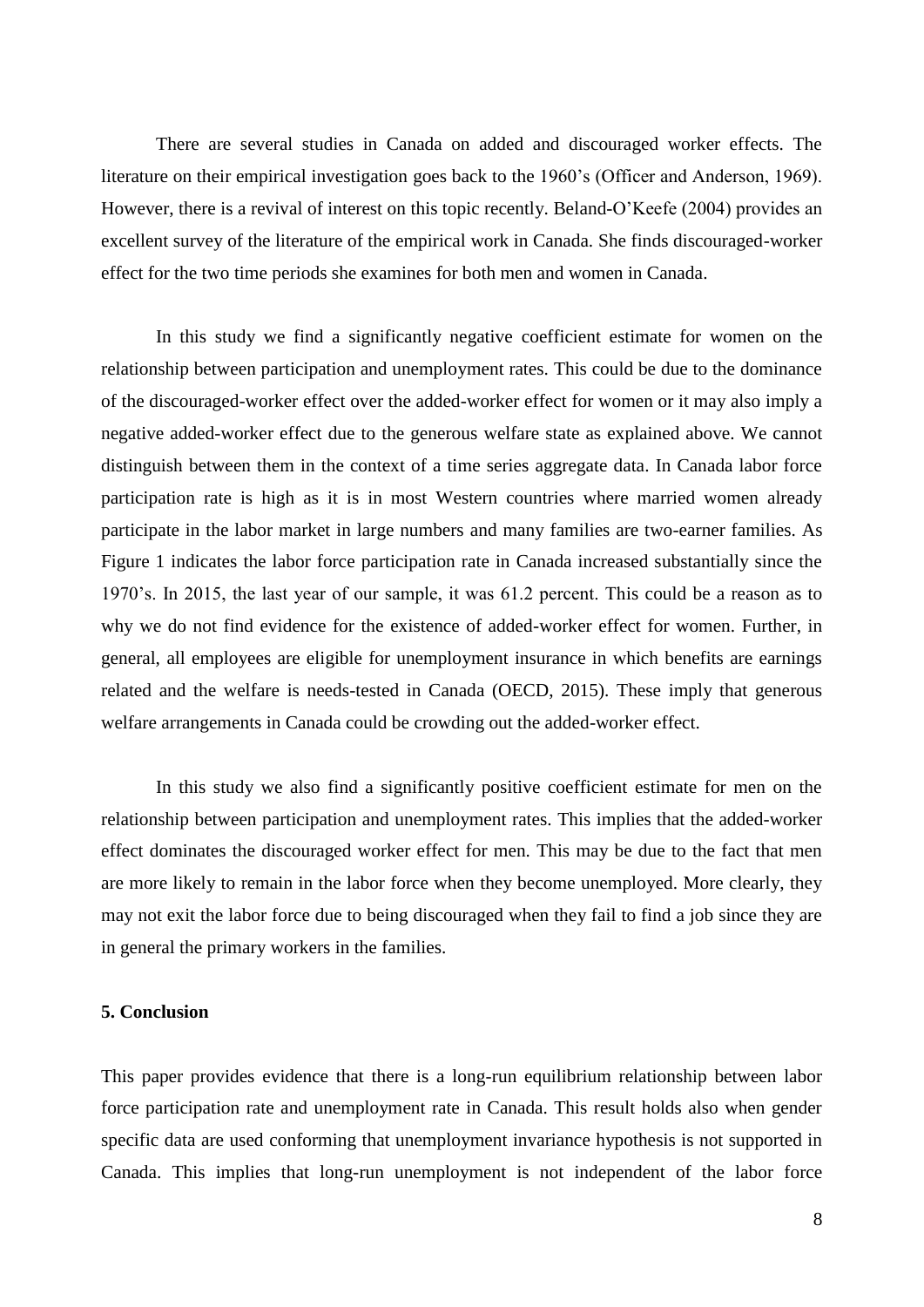participation.This result is similar to the Karanassou and Snower (2004) for the United Kingdom, Österholm (2010) for Sweden, Emerson (2011) for the United States and Kakinaka and Miyamoto (2012) for Japan (male sample). However, our result contradicts Layard et al. (1991) in the United Kingdom, Tansel et al. (2016) in Turkey, Otoiu and Titan (2015) in Romania and Van (2016) Australia. The lack of support for the unemployment invariance hypotheses implies that changes in the participation rate which may be due to aging population will affect the unemployment rate in the long-run. Similarly, policies of early retirement or constraints on working time which reduce effective working age population may influence the long-run unemployment rate. Further, policies which improve technology, encourage investment, capital accumulation or research and development will also affect the unemployment rate in the long-run. It is important for the policy makers to plan for the long-run implications of these developments in the labor force participation of men and women.

We further find evidence for added-worker effect for men and discouraged-worker effect for women in Canada. This is contrary to what is found in the United States where there is discouraged worker effect especially for men. In the case of Canada the added-worker effect for women may be less important than the discouraged worker effect because of the strong labor force participation of women and the observation that many families are now two-earner families. Further, the generous welfare regime in Canada may be crowding out the addedworker effect and this could be a reason for the observation of negative added-worker effect. Although the finding of added-worker effect for men is more difficult to explain we conjecture that men as the primary workers may not withdraw from the labor force during an economic downturn. It is important from the policy making perspective to understand the response of the labor force participation to the changes in the demand for labor over the business cycle since it significantly affects the economy.

The findings in this paper will contribute to our understanding of the functioning of the labor market in Canada. The diversity of the evidence with respect to different countries should be investigated. It may be due to the differences in labor market institutions which may influence the adjustment mechanisms in different labor markets.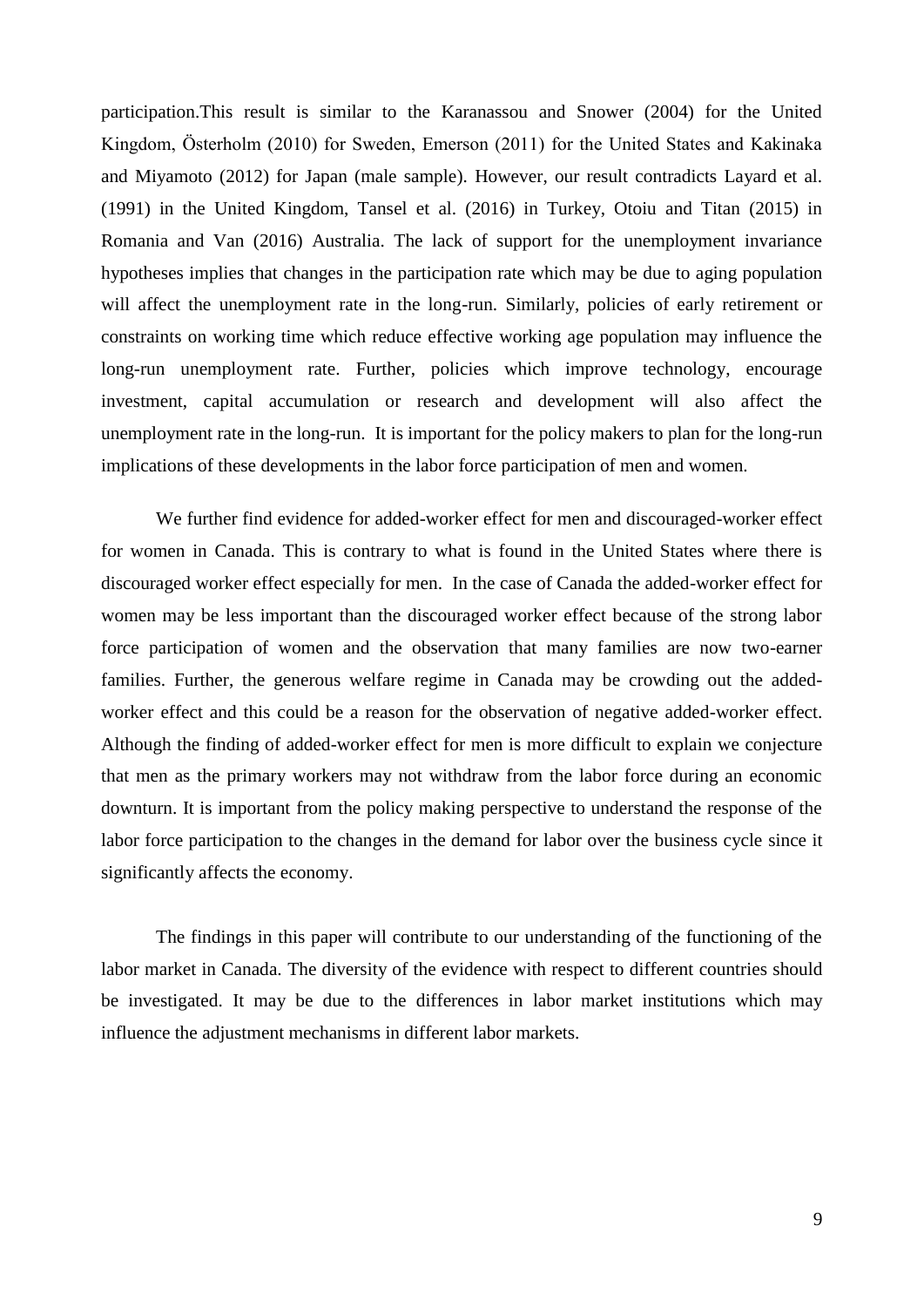# **References**

- Ashenfelter, O. (1980), "Unemployment as Disequilibrium in a Model of Aggregate Labor Supply", *Econometrica*, vol.48 (3), 547–564.
- Béland-O'keefe, L. (2004) An Examination of the added-and the discouraged-worker effects in Canada at the end of the millennium. MA thesis. Deparment of Econmics, University of Ottawa.
- Benati, L. (2001), "Some empirical evidence on the 'discouraged worker'effect", *Economics Letters*, vol.70(3), 387-395.
- Bentolila, S. and Ichino, A. (2008), "Unemployment and consumption near and far away from the Mediterranean", *Journal of Population Economics*, vol.21 (2), 255–280.
- Bredtmann, J., Otten, S., and Rulff, C. (2017), "Husband's Unemployment and Wife's Labor Supply–The Added Worker Effect across Europe", *Industrial and Labor Relations Review*, forthcoming.
- Bryan, M. and Longhi, S. (2017), "Couples' Labour Supply Responses to Job Loss: Growth and Recession Compared", *The Manchester School*, forthcoming.
- Cullen, J. B. and Gruber, J. (2000), "Does unemployment insurance crowd out spousal labor supply?", *Journal of Labor Economics*, vol.18 (3), 546–572.
- Elliot, G., Rothenberg, T. J. and Stock, J. H. (1996), "Efficient tests for an autoregressive unit root",,*Econometrica*, vol. 64, pp. 813–36.
- Emerson, J. (2011), "Unemployment and labor force participation in the United States", *Economics Letters*, vol. 111, pp. 203–6.
- Fitoussi, J. P., Jestaz, D., Phelps, E. S., Zoega, G., Blanchard, O., and Sims, C. A. (2000), "Roots of the recent recoveries: labor reforms or private sector forces?", *Brookings Papers on Economic Activity*, vol.1, 237-311.
- Gustavsson, M. and Österholm, P. (2006), "The informational value of unemployment statistics: a note on the time series properties of participation rates", *Economics Letters*, vol. 92, pp.428–433.
- Hardoy, I. and Schøne, P. (2014), "Displacement and household adaptation: insured by the spouse or the state?", *Journal of Population Economics*, vol.27 (3), 683–703.
- Heckman, J. J. and MaCurdy, T. E. (1980), "A life cycle model of female labour supply", *The Review of Economic Studies*, vol.47 (1), 47–74.
- Hjalmarsson, E., and P. Österholm. (2010), "Testing for Cointegration Using the Johansen Methodology When Variables are Near-Integrated: size distortions and partial remedies", *Empirical Economics*, vol.39, pp.51–76.
- Johansen, S. (1988), "Statistical analysis of cointegration vectors", *Journal of Economic Dynamics and Control,* vol. 12, pp. 231–54.
- Johansen, S. (1991), "Estimation and hypothesis testing of cointegration vectors in Gaussian vector autoregressive models", *Econometrica*, vol. 59, pp. 1551–80.
- Kakinaka, M. and Miyamoto, H. (2012), "Unemployment and labour force participation in Japan", *Applied Economics Letters*, vol. 19, pp. 1,039–43.
- Karanassou, M. and Snower, D. J. (2004), "Unemployment invariance", *German Economic Review*, vol. 5, pp. 297–317.
- Kell, M. and Wright, J. (1990), "Benefits and the Labour Supply of Women Married to Unemployed Men", *The Economic Journal*, vol.100 (400), 119–126.
- Kwiatkowski, D., Phillips, P. C., Schmidt, P. and Shin, Y. (1992), "Testing the null hypothesis of stationarity against the alternative of a unit root: How sure are we that economic time series have a unit root?", *Journal of Econometrics*, vol. 54, pp. 159–78.
- Layard, R., Nickell, S. and Jackman, R. (1991) *Unemployment: Macroeconomic Performance and the Labour Market*, Oxford University Press, Oxford.
- Lundberg, S. (1985), "The added worker effect", *Journal of Labor Economics*, vol.3 (1), 11–37.